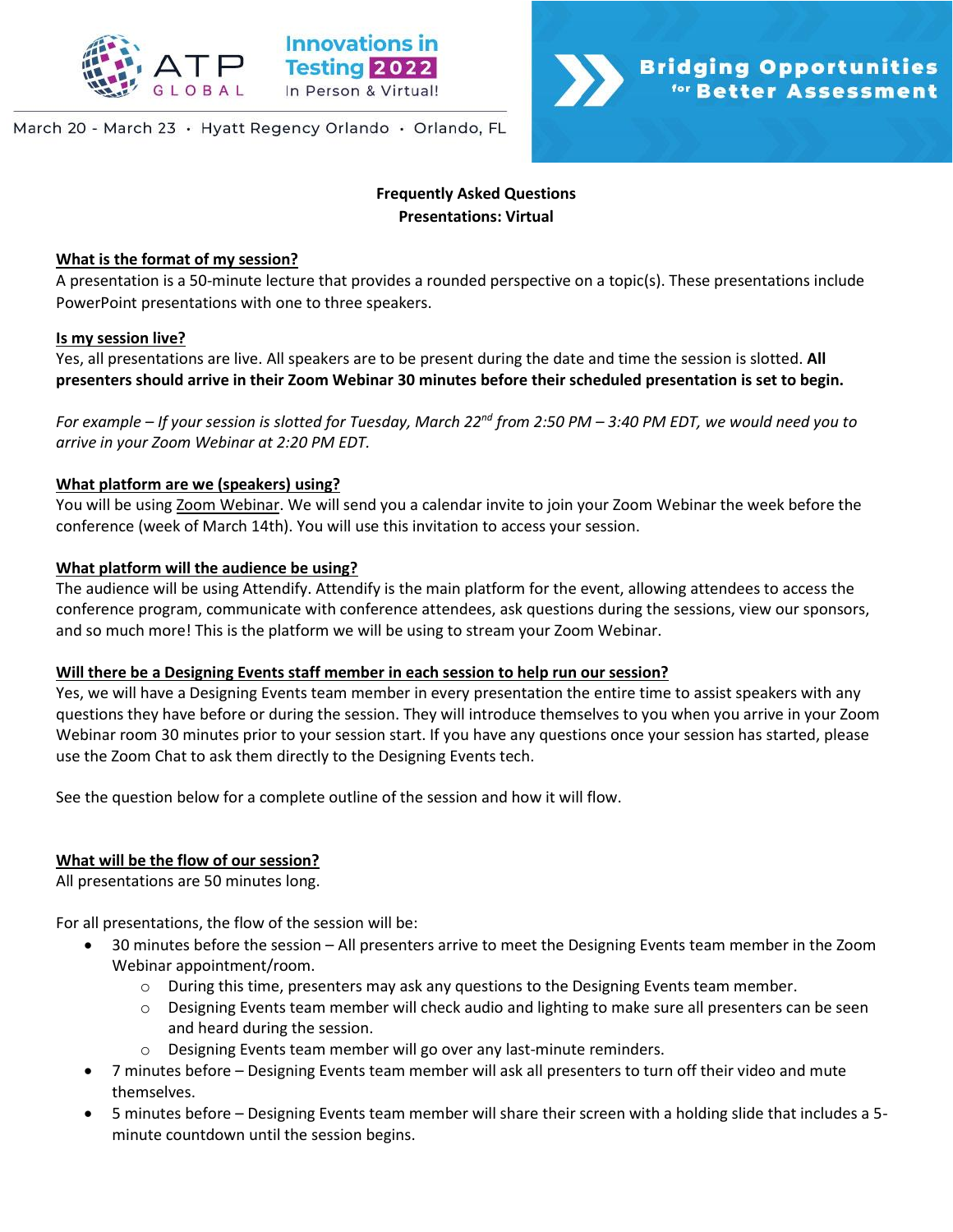- $\circ$  Please note that some presentations are sponsored and may include a 30 second commercial prior to the start of the session.
- Start time of session Designing Events staff member will ask all speakers to turn on their cameras and unmute themselves. At this time, all speakers must turn on video and unmute themselves. The speaker starting the session will then begin. Designing Events staff members will stop sharing their screen when the first speaker appears and turns on their video.
- 10 minutes before end of session Designing Events team member will send a chat message in the Zoom Webinar to all speakers letting them know that there is ten minutes left of the session.
- 2 minutes before end of session Designing Events team member will send a chat message in the Zoom Webinar to all speakers letting them know that there is two minutes left of the session and to please begin to wrap up.
- End of session Speakers say goodbye to the audience and each other, thank each other and the audience, leave Zoom Webinar.

# **How will the Q&A work?**

Attendify will have a chat feature that allows the audience to chat with each other and ask questions for the speakers. This is where you will pull your questions to answer during your presentation. We suggest either answering questions from the audience throughout your presentation or leaving the last couple minutes of the session to answer any audience Q&A.

There are two ways that we recommend you manage these questions during your presentation:

- One presenter from your presentation would have a second screen up with the link to the Attendify platform showing your session as all attendees see it. Note: There is a slight delay between your Zoom Webinar and the Attendify broadcast. This presenter will be able to see the live chat and will be able to manage which questions the presenter(s) should answer. If you decide to do this, you must turn the audio off for that second video feed from Attendify. The presenter pulling the questions would be responsible for asking these questions live during the panel discussion.
- The second option requires that you have another person helping you who is not presenting. This person would add the questions to a Google Doc (or similar live online document) that presenters would have access to. As they add the questions, you will see them live in the Google Doc and decide what questions to ask during the live panel discussion.

# **How should we moderate the Q&A?**

We suggest making one of the presenters the "moderator" of the Q&A to announce the questions out loud and announce who will answer it or answer it themselves if the question is for them. This will help facilitate the Q&A.

# **Should I be on the Attendify platform while in my Zoom Webinar?**

Unless you are designated as the presenter who is reviewing the questions that attendees are asking via the Attendify platform, then no, we recommend that you do not have the platform live. If you must have Attendify up while speaking, please make sure the volume is turned off. If not, this can cause feedback during your live presentation and cause confusion.

The only reason a speaker would need to have both the Zoom Webinar and Attendify open is if a presenter is pulling the questions for the chat as explained in the above question, "How will the Q&A work?".

# **When do we need to login to our session?**

All speakers will need to login into the Zoom Webinar 30 minutes before the session starts.

*For example – If your session is slotted for Tuesday, March 22nd from 2:50 PM – 3:40 PM EDT, please arrive in your Zoom Webinar at 2:20 PM EDT.*